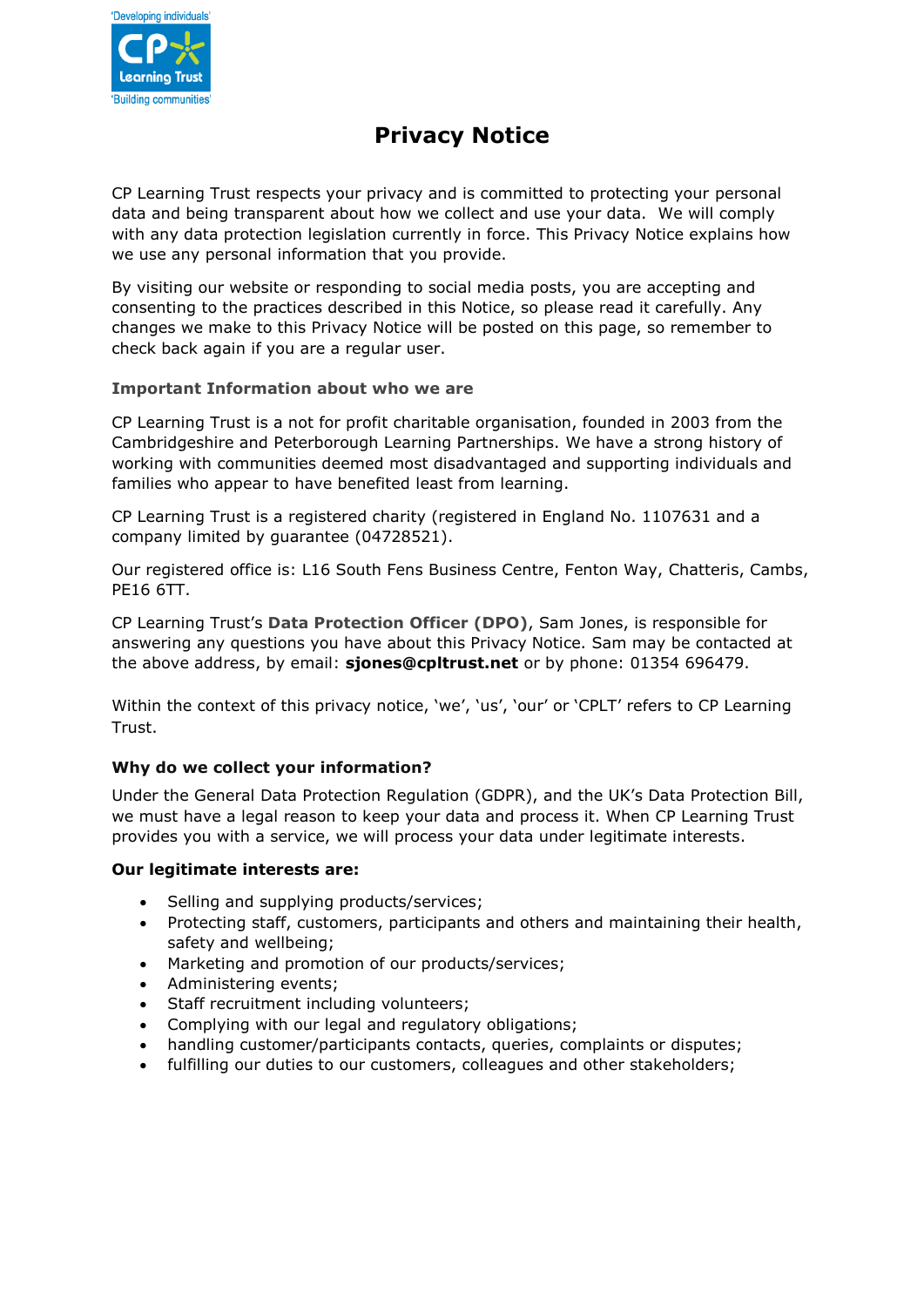

## **How we collect your personal information:**

- When you enquire about our products/services:
- When you enrol onto one of our courses;
- When you sign up to become a volunteer;
- When you post information on our social media;
- When you communicate with us via our website, email or phone, when you raise concerns or make enquiries;
- When consent is given for marketing purposes;
- Referrals from other organisations (if they can prove you have given your consent;
- When you contract to supply or receive a service from us.

These may be written down (manual records), or held on a computer.

## **What personal information do we collect?**

- Name, address, telephone numbers, email addresses, date of birth, nationality;
- Information on your prior education and employment status;
- Sensitive personal data concerning your health, any disability and information; about your gender, racial or ethnic origin and religious beliefs;
- Products/services we have provided to you;
- Results of projects you have participated in.

#### **How we use your personal information?**

- To provide statistical reports as requested by our funders;
- To monitor the use of our products/services;
- For our own statistical and research purposes;
- To provide you with information on our products/services and volunteering opportunities that you have requested.

#### **Job Applicants**

If you apply to work at CPLT, we will only use the information you give us to process your application or to monitor recruitment statistics on an unidentified basis. If we want to disclose information to someone outside of CPLT, for example, if we need a reference from your previous employer, we will tell you beforehand. The only exception is where the law obliges us to disclose information to a third party (such as the police) and we are not allowed to tell you.

If you are unsuccessful in your job application, we may hold your personal information after we've finished recruiting for the post you applied for, for up to 6 months to deal with any follow up queries or issues.

If you commence employment with CPLT, your personal information will be processed in accordance with your employment contract and other applicable human resources policies we have from time to time.